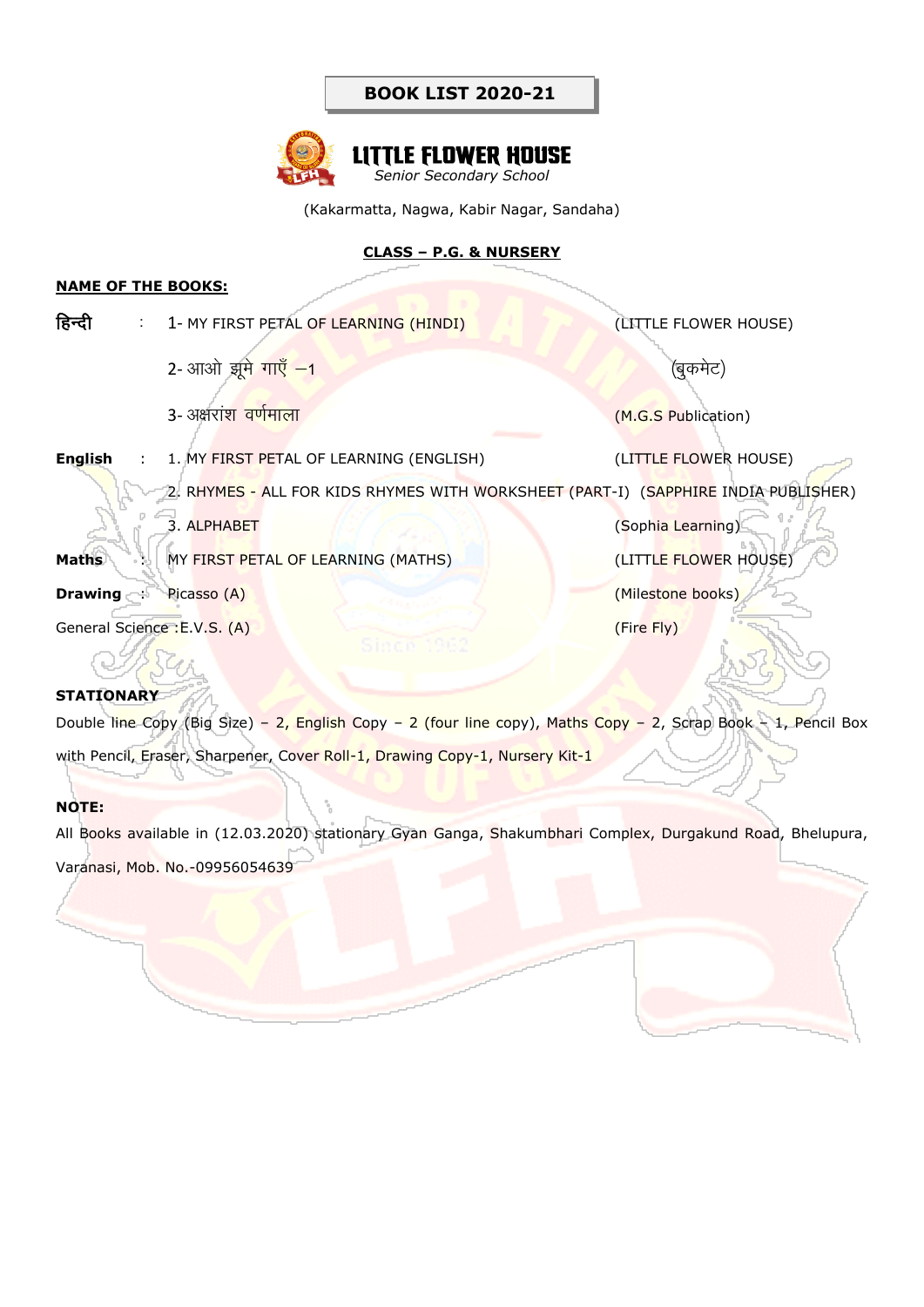

(Kakarmatta, Nagwa, Kabir Nagar, Sandaha)

#### **CLASS – PREP-I**

#### **NAME OF THE BOOKS:**

| हिन्दी         | <u>: 1. गीता लिटिल टच हिन्दी (लेवल 1)</u>    | (गीता पब्लिशिंग हाउस)               |
|----------------|----------------------------------------------|-------------------------------------|
|                | 2. गीता लिटिल टच हिन्दी (लेवल 2)             | <mark>(गीता प</mark> ब्लिशिंग हाउस) |
|                | 3. आओ झूमे गाएँ -2                           | (बुकमेट)                            |
| <b>English</b> | 1. Geeta's Little Touch Level-1              | (Geeta Publishing House)            |
|                | 2. Geeta's Little Touch Level-2              | (Geeta Publishing House)            |
|                | 3. Cursive Writing (B)                       | (Millennium's)                      |
|                | 4. All for kids Rhymes with worksheet Part-2 | (Sapphire Publishers Pvt. Ltd.)     |
| Maths          | : Junior Math Primer                         | (Bharti Bhawan)                     |
| G. Science:    | E.V.S. (B)<br>Sincoli                        | (Fire Fly)                          |
| Drawing :      | Picasso (B)                                  | (Milestone books)                   |

#### **STATIONARY**

Double line copy (Big Size) – 2, English Copy – 3 (four line copy), Maths Copy – 2, Scrap Book – 1, Pencil Box with Pencil, Eraser, Sharpener, Cover Roll-1, Drawing Copy-1.

#### **NOTE:**

All Books available in (12.03.2020) stationary Gyan Ganga, Shakumbhari Complex, Durgakund Road, Bhelupura,

Varanasi, Mob. No.-09956054639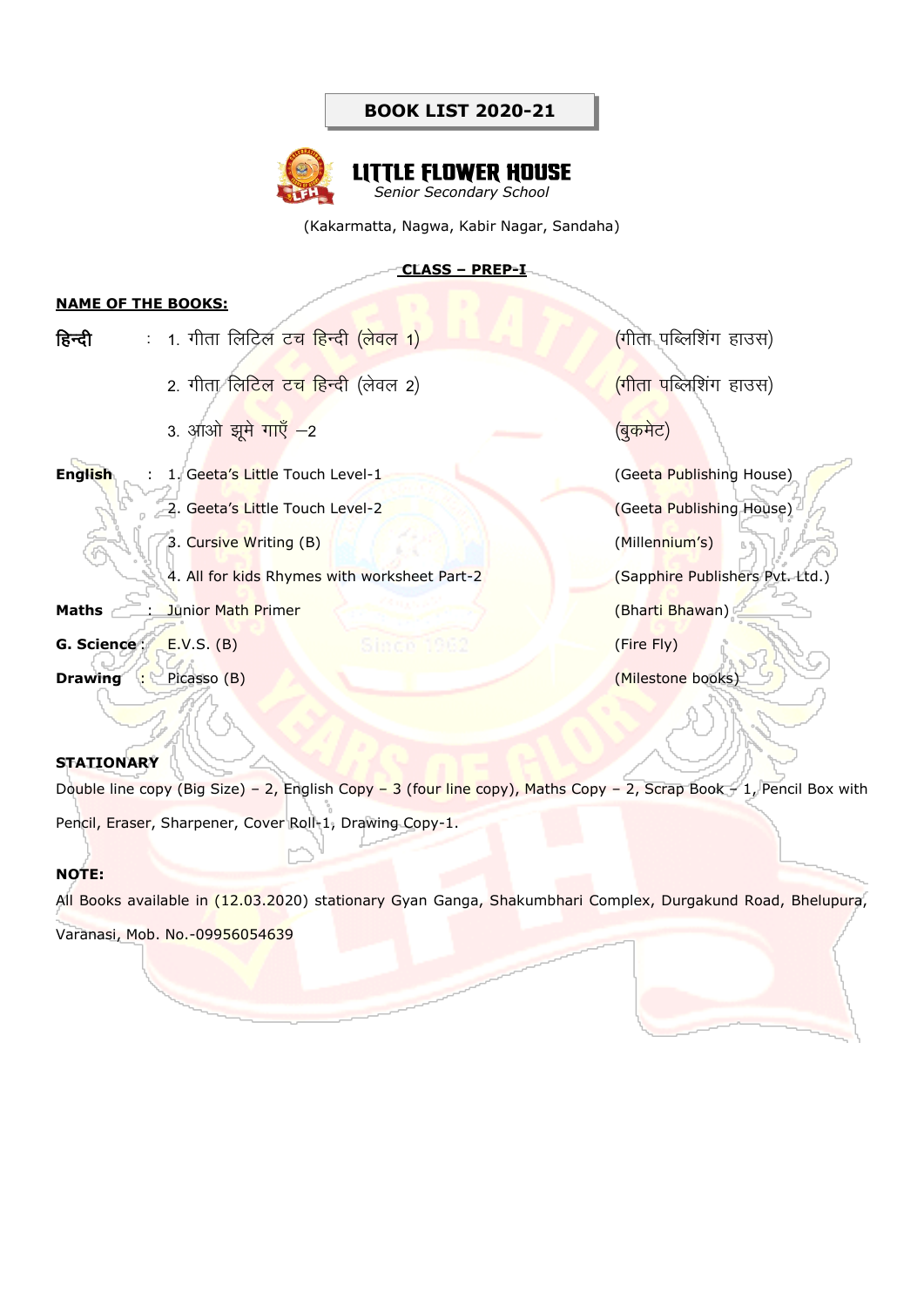

(Kakarmatta, Nagwa, Kabir Nagar, Sandaha)

#### **CLASS – PREP-II**

#### **NAME OF THE BOOKS:**

| हिन्दी         | :   1.  उड़ान  प्रवेशिका—पाठ  बी                            | <mark>(को</mark> रडोआ पब्लिकेशन्स) |
|----------------|-------------------------------------------------------------|------------------------------------|
|                | 2. आओ झू <mark>मे गाएँ −3</mark>                            | <u>(बुकमेट)</u>                    |
|                | 3. स्वर लेखन कार्य अभ्यास पुस्तिका                          | (M.G.S. Publication)               |
| <b>English</b> | : 1. Getting ready to speak and read                        | (Frank Brothers)                   |
|                | 2. My Big Book of Rhymes                                    | (Kids Words)                       |
|                | 3. Cursive spark with words                                 | (Elegant)                          |
| <b>Maths</b>   | : Easy to Maths primer                                      | (M.G.S. Publication)               |
|                | <b>G. Science</b> : The joy of Science today (Introductory) | (Frank Brothers)                   |
| <b>Drawing</b> | Picasso (C)                                                 | (Milestone books)                  |

#### **STATIONARY**

Double line copy (Big Size) – 2, English Copy – 3 (four line copy), General Science – 2 (Interleave), Maths Copy –

2, Scrap Book -1, Pencil Box with Pencil, Eraser, Sharpener, school Cover Roll-1, Drawing Copy-1, Practical Copy-1

### **NOTE:**

All Books available in (12.03.2020) stationary Gyan Ganga, Shakumbhari Complex, Durgakund Road, Bhelupura,

Varanasi, Mob. No.-09956054639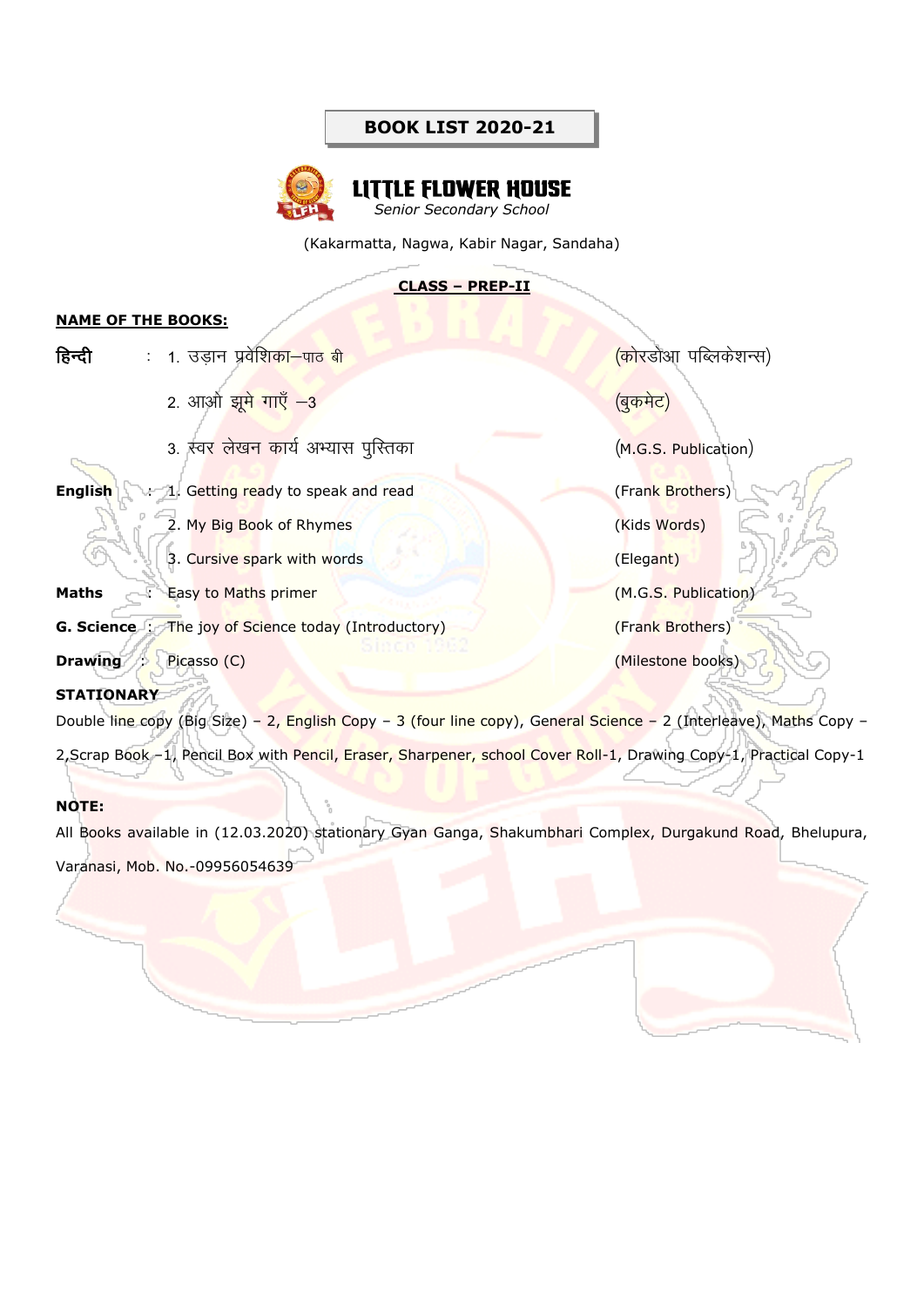

(Kakarmatta, Nagwa, Kabir Nagar, Sandaha)

#### **CLASS – I**

#### **NAME OF THE BOOKS:**

| हिन्दी         |    | : 1. सृष्टि                           | (Green Earth Publication) |  |
|----------------|----|---------------------------------------|---------------------------|--|
|                |    | हिन्दी व् <mark>याक</mark> रण<br>2.   |                           |  |
| <b>English</b> |    | : 1. Ferry Reader                     | (Macmillan)               |  |
|                |    | 2. Everyday English Grammar           | (Viva Publication)        |  |
| Maths          |    | New Leering Composite Maths           | (S. Chand)                |  |
| G. K.          |    | : Know and grow with Derek            | (Pearson)                 |  |
| <b>Drawing</b> | t. | Picasso 1                             | (Mile Stone)              |  |
|                |    | <b>Computer : Lets Start Computer</b> | (Green Earth Publicaiton) |  |
|                |    | <b>Computer : Practice book</b>       | (Landmark)                |  |
| <b>EVS</b>     |    | Go Green                              | (Nexrise Publication)     |  |

#### **STATIONARY**

Double line Copy (Big Size) – 4, English Copy – 6 (four line copy), Maths Copy – 4, Test Copy – 6, Pencil Box with Pencil, Eraser, Sharpener, Cover Roll-1, Drawing Copy-1, Practical Copy-1, Abacus Kit-1

#### **NOTE:**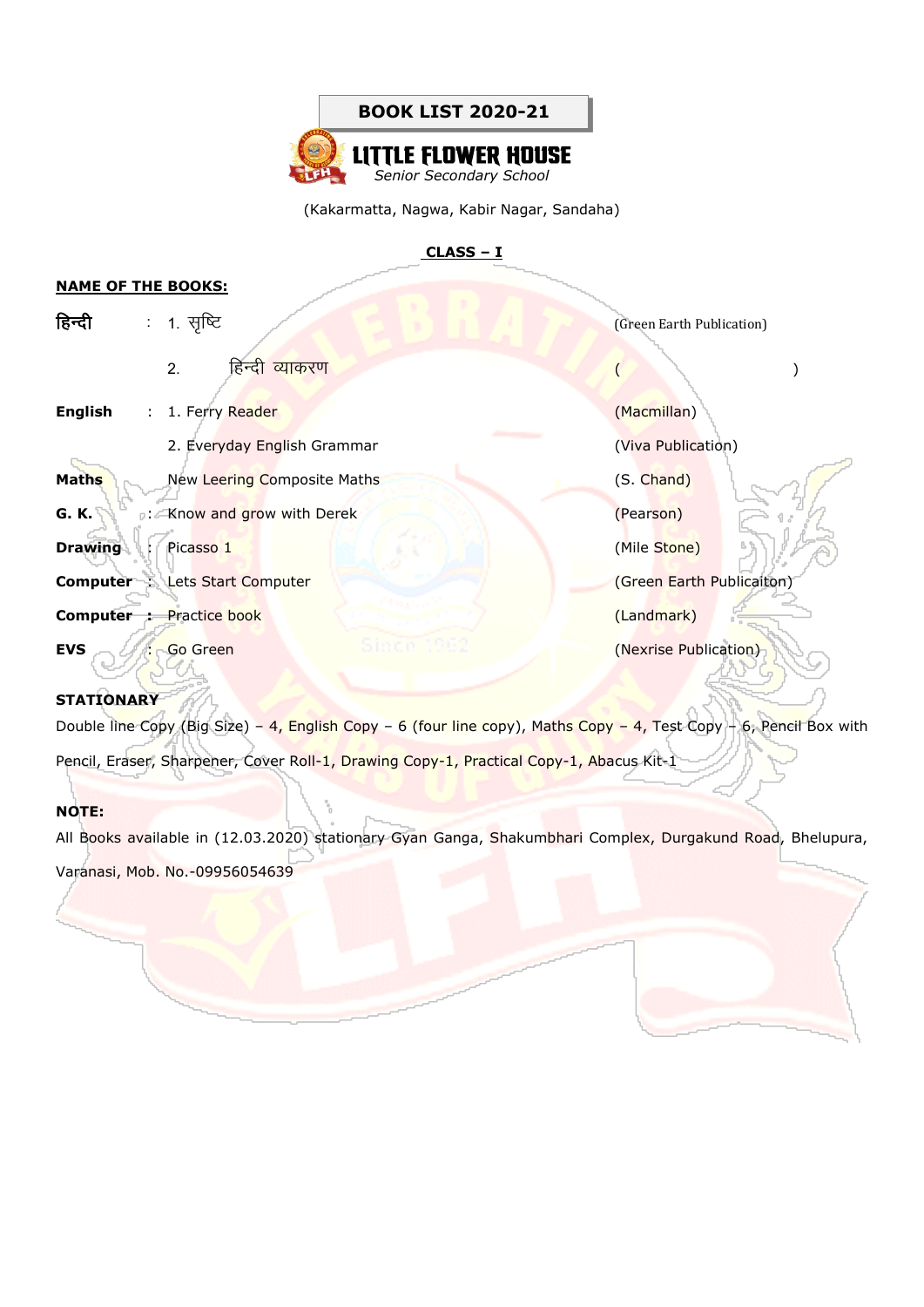## **LITTLE FLOWER HOUSE**

*Senior Secondary School*

(Kakarmatta, Nagwa, Kabir Nagar, Sandaha)

## **CLASS – II**

#### **NAME OF THE BOOKS:**

| हिन्दी          | : 1. सृष्टि                              | (Green Earth Publication) |
|-----------------|------------------------------------------|---------------------------|
|                 | हिन्दी व्याकरण<br>2.                     |                           |
| <b>English</b>  | : 1. Ferry Reader                        | (Macmillan)               |
|                 | 2. Everyday English Grammar              | (Viva Publication)        |
| <b>Maths</b>    | <b>New Leering Composite Maths</b>       | (S. Chand)                |
| <b>G. K.</b>    | : Know and grow with Derek               | (Pearson)                 |
| <b>Drawing</b>  | : Picasso 2                              | (Mile Stone)              |
|                 | <b>Computer : Lets Start Computer</b>    | (Green Earth Publicaiton) |
|                 | <b>Computer : Practice book</b><br>Sinon | (Landmark)                |
| <b>EVS</b><br>÷ | Go Green                                 | (Nexrise Publication)     |
|                 |                                          |                           |

#### **STATIONARY**

Double line Copy (Big Size) – 4, English Copy – 6 (four line copy), Maths Copy – 4, Test Copy – 6, Pencil Box with Pencil, Eraser, Sharpener, Cover Roll-1, Drawing Copy-1, Practical Copy-1, Abacus Kit-1

#### **NOTE:**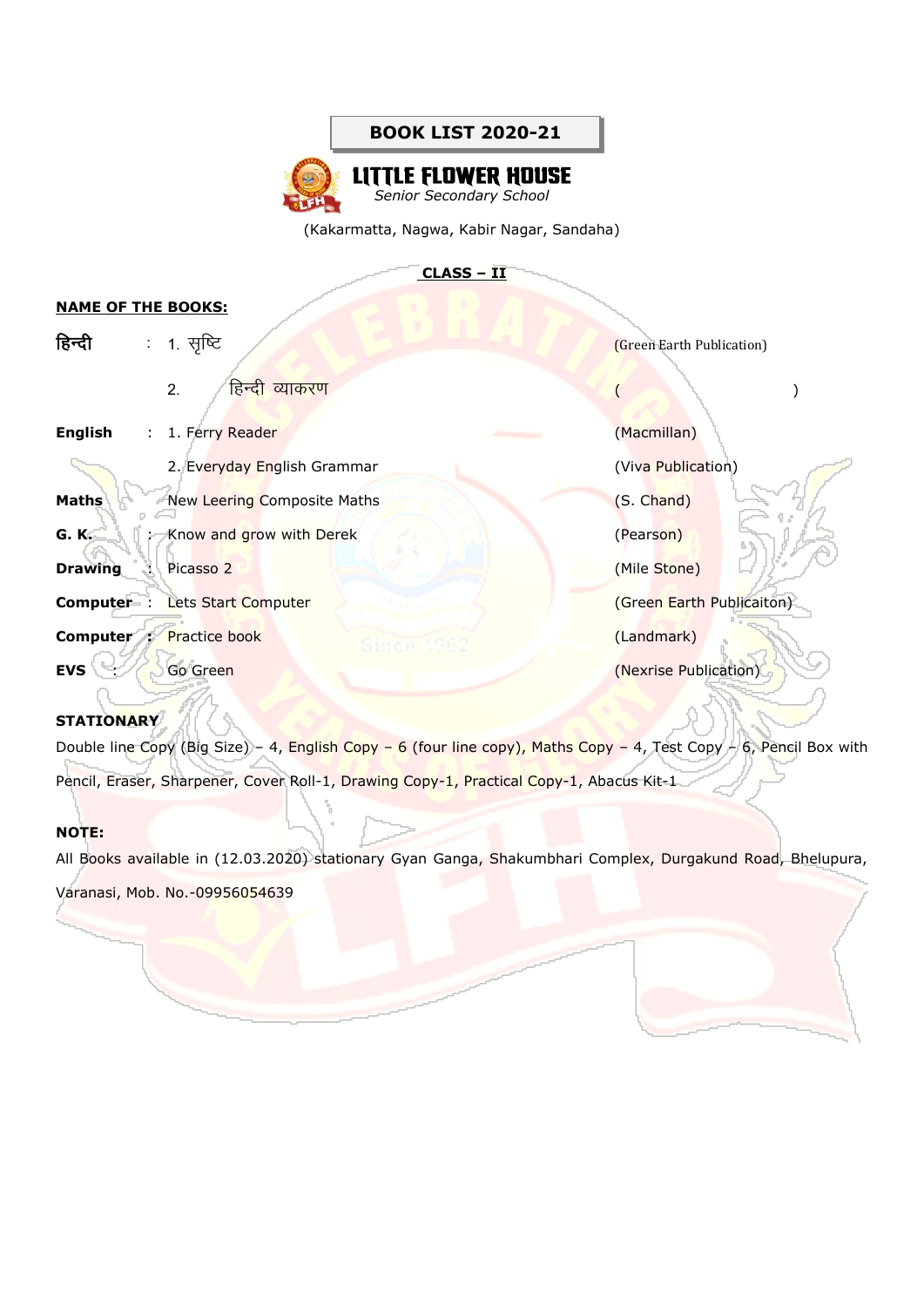

(Kakarmatta, Nagwa, Kabir Nagar, Sandaha)

#### **CLASS – III**

#### **NAME OF THE BOOKS:**

| हिन्दी         | $\ddot{\phantom{a}}$ | 1. सृष्टि                              | (Green Earth Publication)   |
|----------------|----------------------|----------------------------------------|-----------------------------|
|                |                      | हिन्द <mark>ी व्या</mark> करण<br>2.    |                             |
| सस्कृत         |                      | : कलिका प्रवे <mark>शिका भाग</mark> —1 | <mark>कृति पब्लिकेशन</mark> |
| <b>English</b> | ÷.                   | 1. Ferry Reader                        | (Macmillan)                 |
|                |                      | 2. Everyday English Grammer            | (Viva Publication)          |
| <b>Maths</b>   |                      | New Learning Composite Maths           | (S Chand)                   |
| G. K.          | $\mathcal{L}$        | Know and grow with Derek               | (Pearson)                   |
| <b>Drawing</b> |                      | Picasso 3                              | (Mile Stone)                |
|                |                      | <b>Computer : Lets Start Computer</b>  | (Green Earth Publicaiton)   |
| Computer :     |                      | Since<br>Practice book                 | (Landmark)                  |
| Moral Sc.      |                      | Little Readers Revised Addition        | (Macmillan)                 |
| Social Sc.     |                      | New Getting in Social Studies          | (Orient Black Swan)         |
| <b>Science</b> |                      | The Incredible Science                 | (Blue print Publication)    |
|                |                      |                                        |                             |

#### **STATIONARY**

Double line Copy (Big Size) – 4, English Copy – 6 (four line copy), Maths Copy – 4, Test Copy – 6, Pencil Box with Pencil, Eraser, Sharpener, Cover Roll-1, Drawing Copy-1, Practical Copy-1, Abacus Kit-1

#### **NOTE:**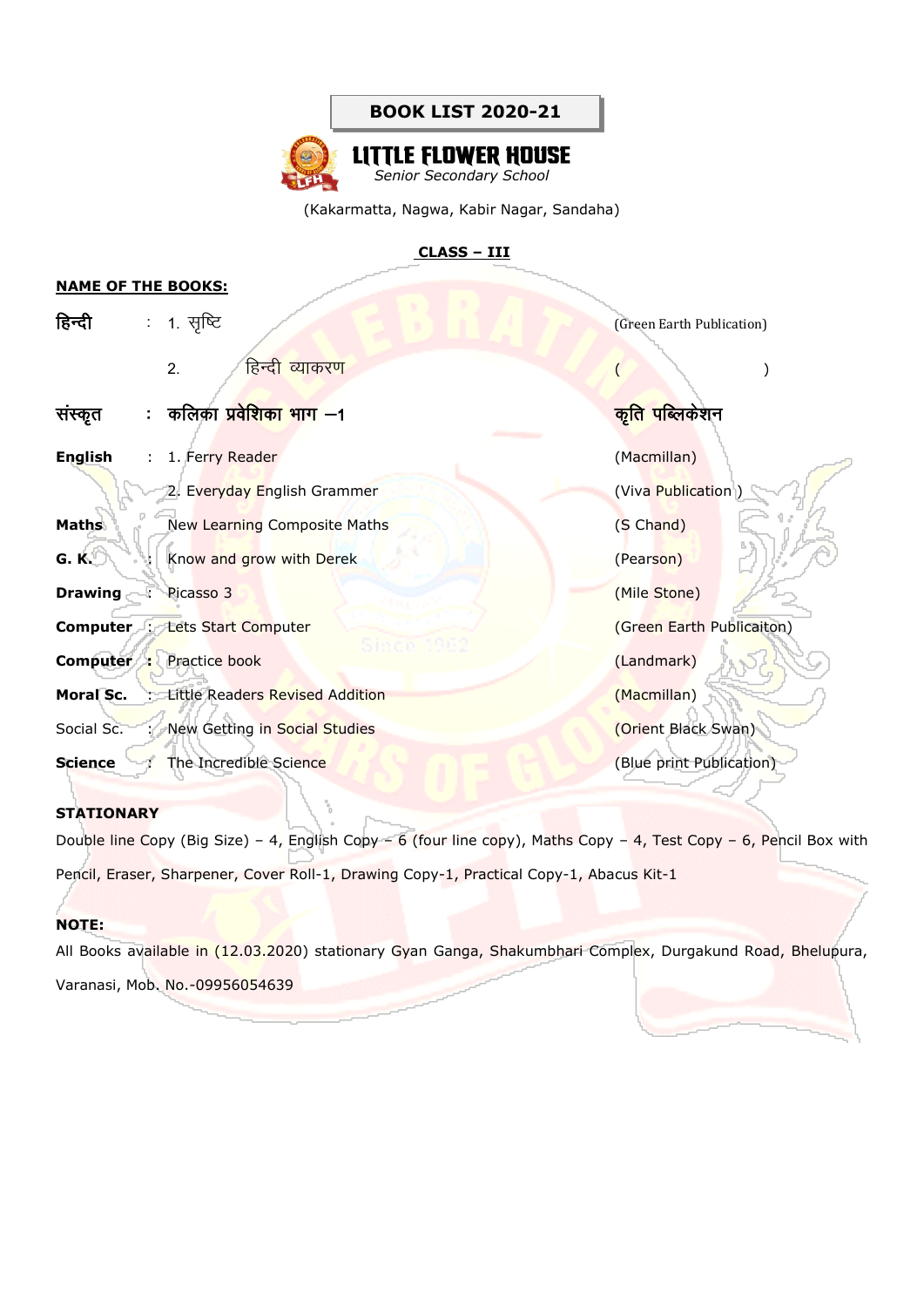

## **LITTLE FLOWER HOUSE** *Senior Secondary School*

(Kakarmatta, Nagwa, Kabir Nagar, Sandaha)

#### **CLASS – IV**

#### **NAME OF THE BOOKS:**

| हिन्दी         | $\mathcal{L}_{\mathcal{A}}$ | 1. सृष्टि                                | (Green Earth Publication)     |
|----------------|-----------------------------|------------------------------------------|-------------------------------|
|                |                             | हिन्द <mark>ी व्या</mark> करण<br>2.      |                               |
| सस्कृत         |                             | : कलिका प्रवेशिका भाग —1                 | क <mark>ृति पब्लि</mark> केशन |
| <b>English</b> | ÷.                          | 1. Ferry Reader                          | (Macmillan)                   |
|                |                             | 2. Everyday English Grammer              | (Viva Publication)            |
| <b>Maths</b>   |                             | New Learning Composite Maths             | (S Chand)                     |
| G. K.          |                             | : Know and grow with Derek               | (Pearson)                     |
| <b>Drawing</b> | ÷                           | Picasso 4                                | (Mile Stone)                  |
|                |                             | <b>Computer : Lets Start Computer</b>    | (Green Earth Publicaiton)     |
|                |                             | a mar<br><b>Computer :</b> Practice book | (Landmark)                    |
| Moral Sc.      |                             | Little Readers Revised Addition          | (Macmillan)                   |
| Social Sc.     | t d                         | New Getting in Social Studies            | (Orient Black Swan)           |
| <b>Science</b> |                             | The Incredible Science                   | (Blue print Publication)      |
|                |                             |                                          |                               |

#### **STATIONARY**

Double line Copy (Big Size) – 4, English Copy – 6 (four line copy), Maths Copy – 4, Test Copy – 6, Pencil Box with Pencil, Eraser, Sharpener, Cover Roll-1, Drawing Copy-1, Practical Copy-1, Abacus Kit-1

#### **NOTE:**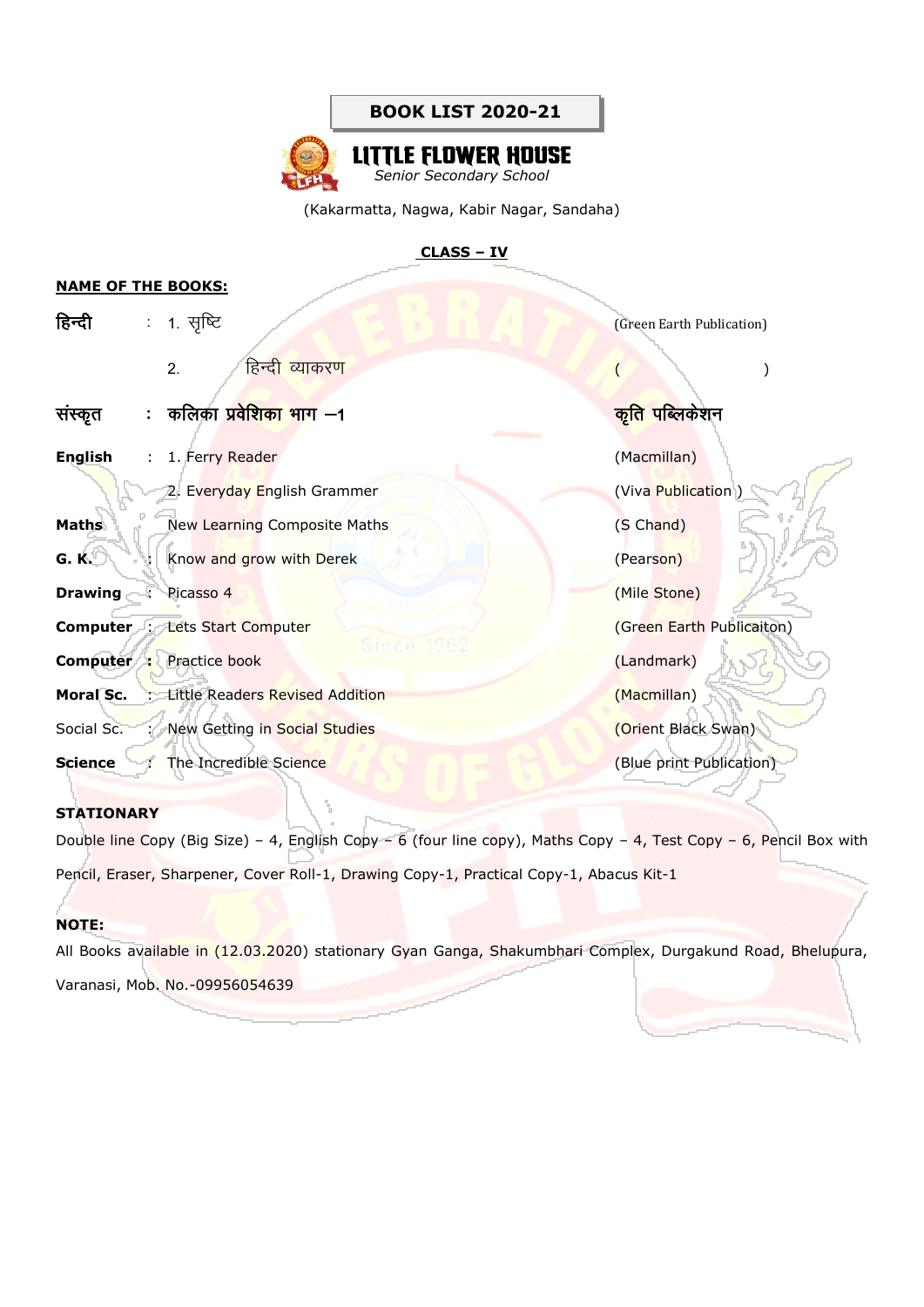**LE FLOWER HOUSE** *Senior Secondary School*

(Kakarmatta, Nagwa, Kabir Nagar, Sandaha)

**CLASS –V**

#### **NAME OF THE BOOKS:**

| हिन्दी         | ÷.                   | 1. सृष्टि                                        | (Green Earth Publication) |
|----------------|----------------------|--------------------------------------------------|---------------------------|
|                |                      | <mark>हिन्दी व्याकर</mark> ण<br>2.               |                           |
| सस्कृत         | $\ddot{\phantom{a}}$ | कलिका भाग —1                                     | <u>कृति पब्लिकेशन</u>     |
| <b>English</b> | $\mathcal{L}$        | 1. Ferry Reader                                  | (Macmillan)               |
|                |                      | 2. Everyday English Grammer                      | (Viva Publication)        |
| <b>Maths</b>   |                      | New Learning Composite Maths                     | (S Chand)                 |
| G. K.          |                      | : Know and grow with Derek                       | (Pearson)                 |
| <b>Drawing</b> | ÷.                   | Picasso 5                                        | (Mile Stone)              |
|                |                      | Since "<br><b>Computer : Lets Start Computer</b> | (Green Earth Publicaiton) |
|                |                      | <b>Computer : Practice book</b>                  | (Landmark)                |
| Moral Sc.      | - 2                  | Little Readers Revised Addition                  | (Macmillan)               |
|                |                      | Social Sc. : New Getting in Social Studies       | (Orient Black Swan)       |
| <b>Science</b> |                      | The Incredible Science                           | (Blue print Publication)  |

#### **STATIONARY**

Double line Copy (Big Size) - 4, English Copy - 6 (four line copy), Maths Copy - 4, Test Copy - 6, Pencil Box with Pencil, Eraser, Sharpener, Cover Roll-1, Drawing Copy-1, Practical Copy-1, Abacus Kit-1

#### **NOTE:**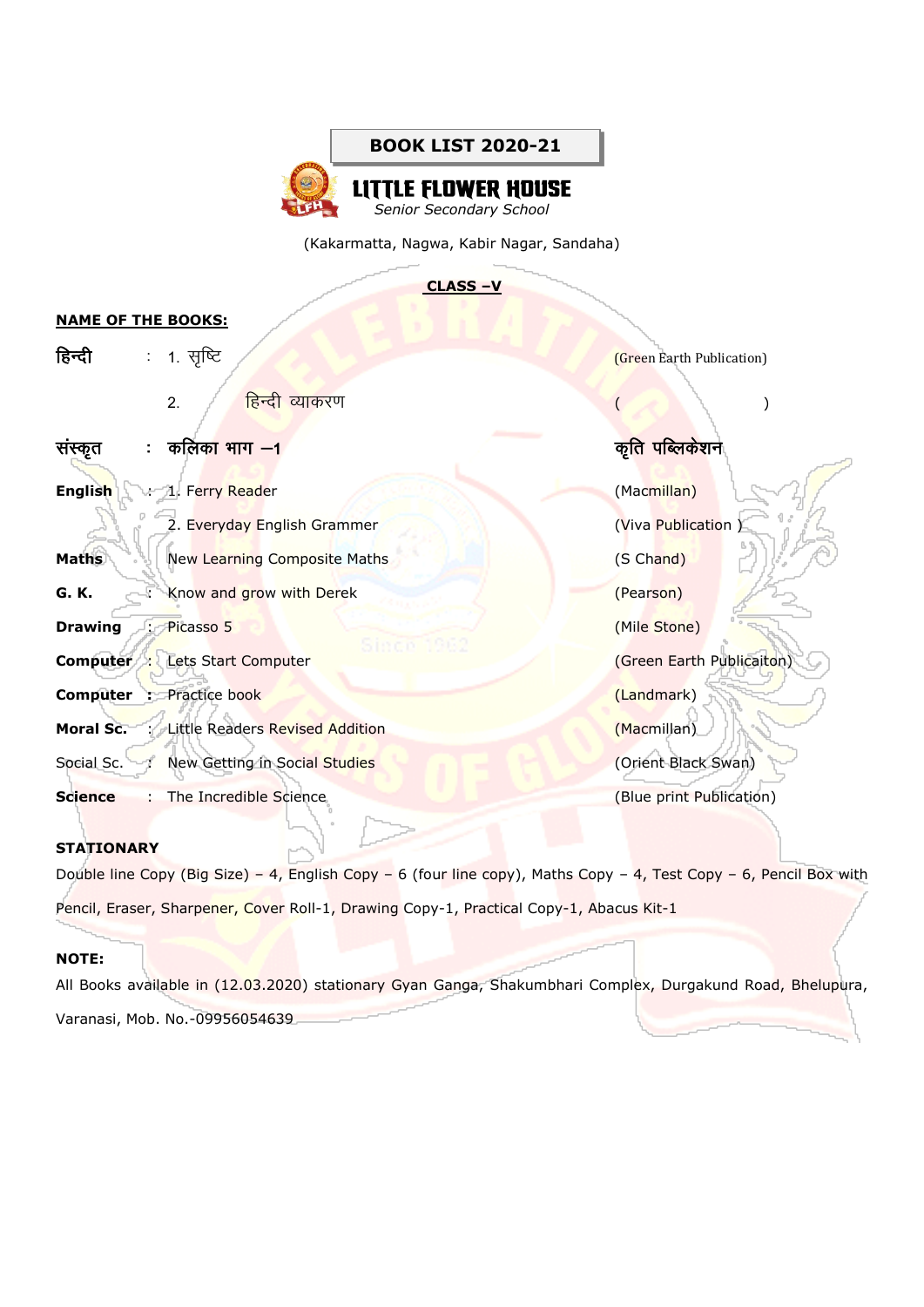

(Kakarmatta, Nagwa, Kabir Nagar, Sandaha)

#### **CLASS – VI**

| <u>NAME UF THE BUURS:</u> |                |                                                |                           |
|---------------------------|----------------|------------------------------------------------|---------------------------|
| हिन्दी                    |                | : 1. सृष्टि                                    | (Green Earth Publication) |
|                           |                | 2. हिन्दी व्याकरण                              | (Bookmate publication)    |
| संस्कृत                   | $\mathbb{Z}^n$ | रूचिरा<br><u> De Carlos de Ca</u>              | <b>NCERT</b>              |
| English                   | $\mathbb{R}^n$ | 1. Ferry Reader                                | (Macmillan)               |
|                           |                | 2. English Practice Workbook                   | (G Ram Publication)       |
| <b>Maths</b>              |                | New Learning Composite Maths                   | (S Chand)                 |
| G. K.                     |                | : New G.K. Update                              | (Cardova)                 |
| <b>Drawing</b>            | ÷              | Sukriti 6                                      | (Bookmate)                |
| Computer :                |                | Since 1982<br><b>Cyber Tools</b>               | (Kipes)                   |
|                           |                | <b>Computer :</b> Practice book                | (Landmark)                |
|                           |                | Moral Sc. : Young Leader                       | (Macmillan)               |
|                           |                | <b>Social Sc. : History, Civics, Geography</b> | (NCERT)                   |
| <b>Science</b>            | <b>College</b> | <b>NCERT Science</b>                           | (NCERT)                   |

#### **STATIONARY**

**NAME OF THE BOOKS:**

Register - 12pc., Practical Copy Hard Bond -3, Drawing Copy - 1, Single line copy - 3, Abacus Kit-1

#### **NOTE:**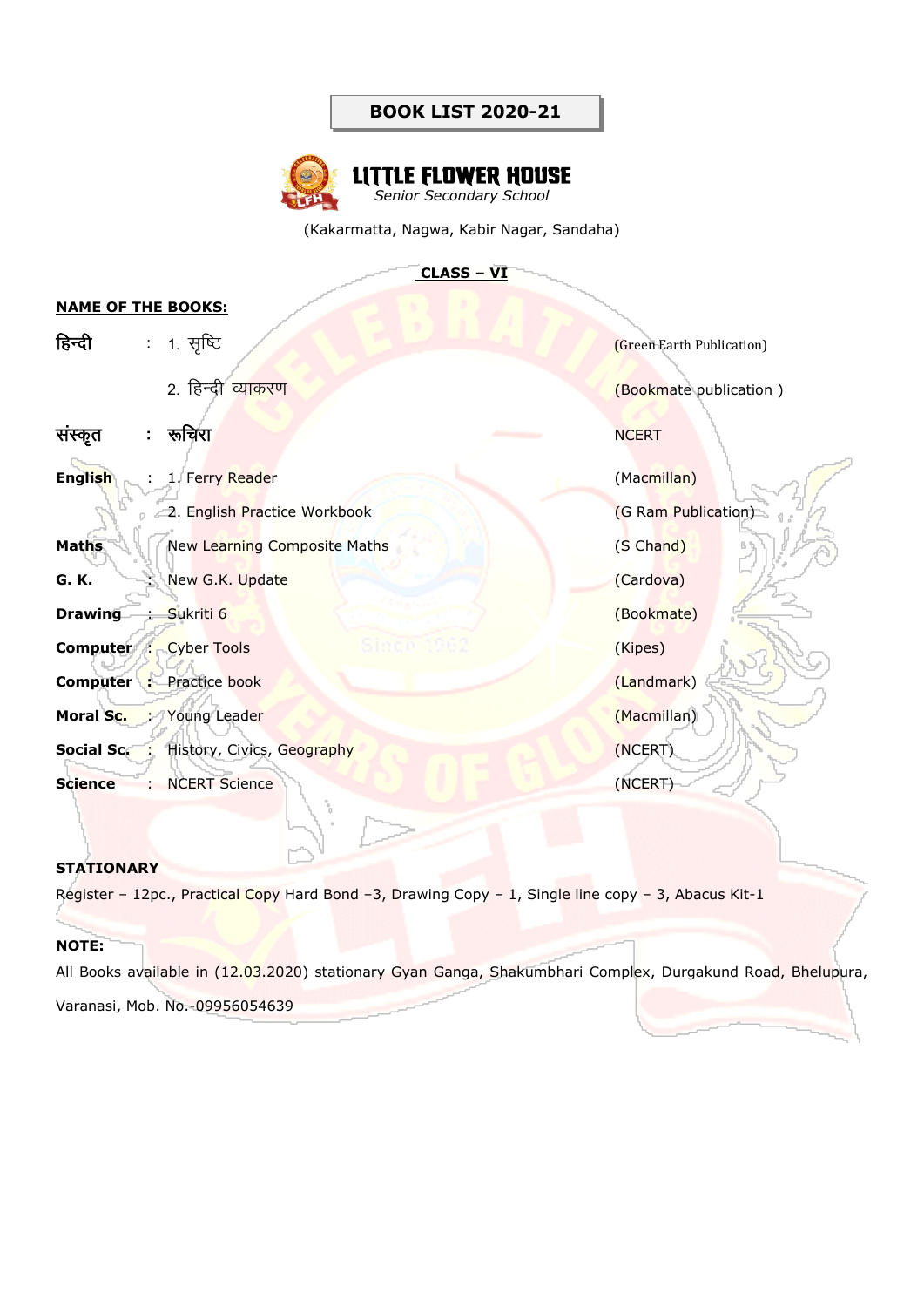## **LITTLE FLOWER HOUSE**

*Senior Secondary School*

(Kakarmatta, Nagwa, Kabir Nagar, Sandaha)

#### **CLASS – VII**

| <b>NAME OF THE BOOKS:</b> |   |                                                                                                                                                                                                                                                  |                           |
|---------------------------|---|--------------------------------------------------------------------------------------------------------------------------------------------------------------------------------------------------------------------------------------------------|---------------------------|
| हिन्दी                    |   | : 1. सृष्टि                                                                                                                                                                                                                                      | (Green Earth Publication) |
|                           |   | 2. हिन्दी व्याकरण                                                                                                                                                                                                                                | (Bookmate publication)    |
| संस्कृत                   |   | : रूचिरा<br><u> The Common Service of the Common Service of the Common Service of the Common Service of the Common Service of the Common Service of the Common Service of the Common Service of the Common Service of the Common Service of </u> | <b>NCERT</b>              |
| <b>English</b>            |   | 1. Ferry Reader                                                                                                                                                                                                                                  | (Macmillan)               |
|                           |   | 2. English Practice Workbook                                                                                                                                                                                                                     | (G Ram Publication)       |
| <b>Maths</b>              |   | New Learning Composite Maths                                                                                                                                                                                                                     | (S Chand)                 |
| G. K.                     |   | : New G.K. Update                                                                                                                                                                                                                                | (Cardova)                 |
| <b>Drawing</b>            | ÷ | Sukriti 6                                                                                                                                                                                                                                        | (Bookmate)                |
|                           |   | Since 1962<br><b>Computer : Cyber Tools</b>                                                                                                                                                                                                      | (Kipes)                   |
|                           |   | <b>Computer :</b> Practice book                                                                                                                                                                                                                  | (Landmark)                |
|                           |   | Moral Sc. : Young Leader                                                                                                                                                                                                                         | (Macmillan)               |
|                           |   | <b>Social Sc. : History, Civics, Geography</b>                                                                                                                                                                                                   | (NCERT)                   |
| <b>Science</b>            |   | : NCERT Science                                                                                                                                                                                                                                  | (NCERT)                   |

#### **STATIONARY**

Register – 12pc., Practical Copy Hard Bond -3, Drawing Copy – 1, Single line copy – 3, Abacus Kit-1

#### **NOTE:**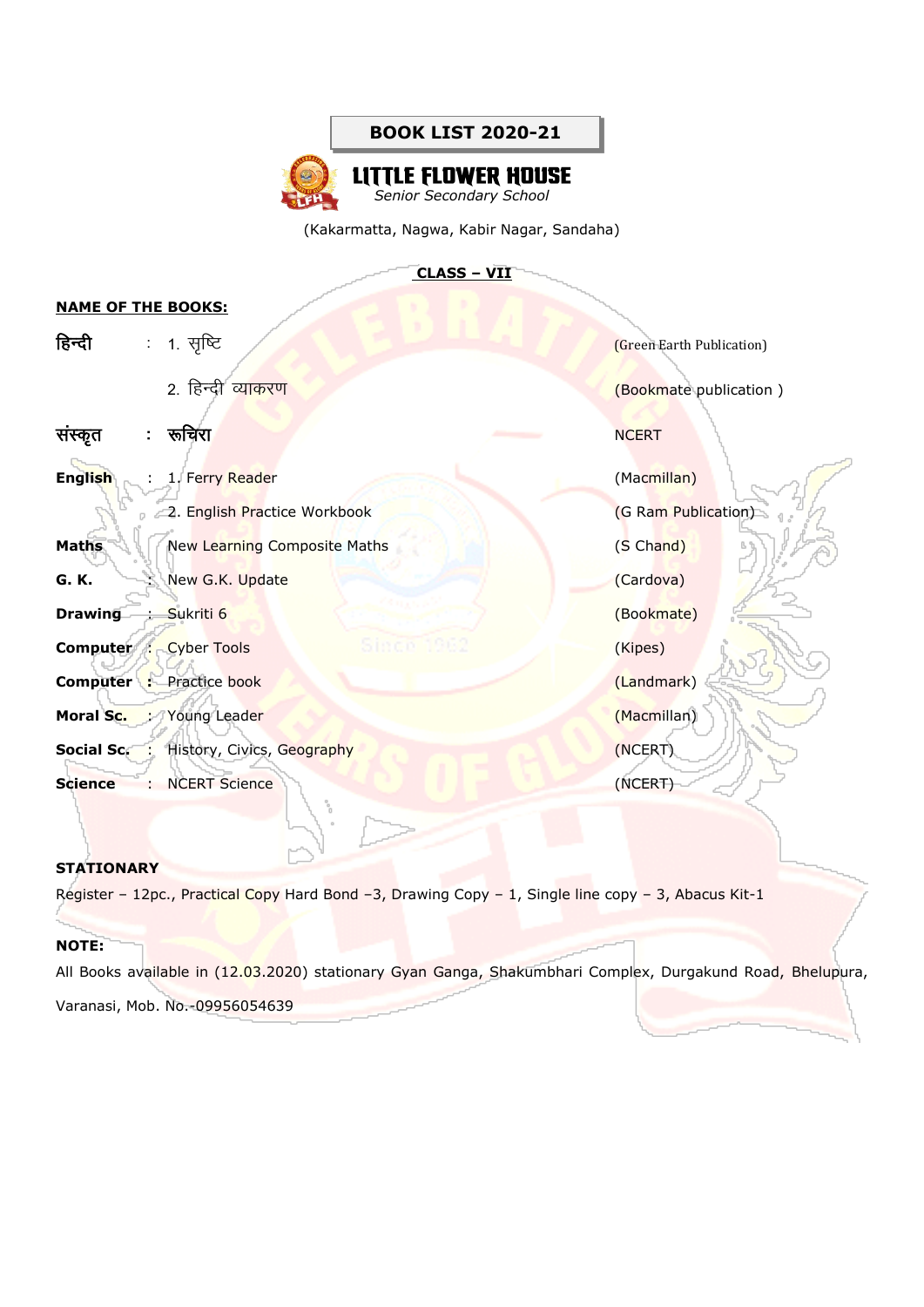**LITTLE FLOWER HOUSE** *Senior Secondary School*

(Kakarmatta, Nagwa, Kabir Nagar, Sandaha)

#### **CLASS – VIII**

# **NAME OF THE BOOKS:** हिन्दी : 1. सृष्टि  $\mathbb{R}$  (Green Earth Publication) 2. हिन्दी व्याकरण सामान प्राप्त करता है। संस्कृतिक प्राप्त करता है। अन्य प्राप्त करता है। अन्य प्राप्त करता है संस्कृत : रूचिरा संस्कृत : रूचिरा संस्कृत : संस्कृत : संस्कृत : संस्कृत : संस्कृत : संस्कृत : संस्कृत : संस्कृ **English** : 1. Ferry Reader (Macmillan) 2. English Practice Workbook (G Ram Publication) **Maths** New Learning Composite Maths **New Strategie Waths** (S Chand) **G. K.** : New G.K. Update (Cardova) **Drawing** : Sukriti 6 (Bookmate) **Computer** : Cyber Tools **Computer** : Cyber Tools **Computer** : Cyber Tools **Computer** (Kipes) **Computer :** Practice book (Landmark) (Landmark) **Moral Sc.** : Young Leader (Macmillan) **Social Sc.** : History, Civics, Geography (NCERT) **Science** : NCERT Science (NCERT)

#### **STATIONARY**

Register - 12pc., Practical Copy Hard Bond -3, Drawing Copy - 1, Single line copy - 3, Abacus Kit-1

#### **NOTE:**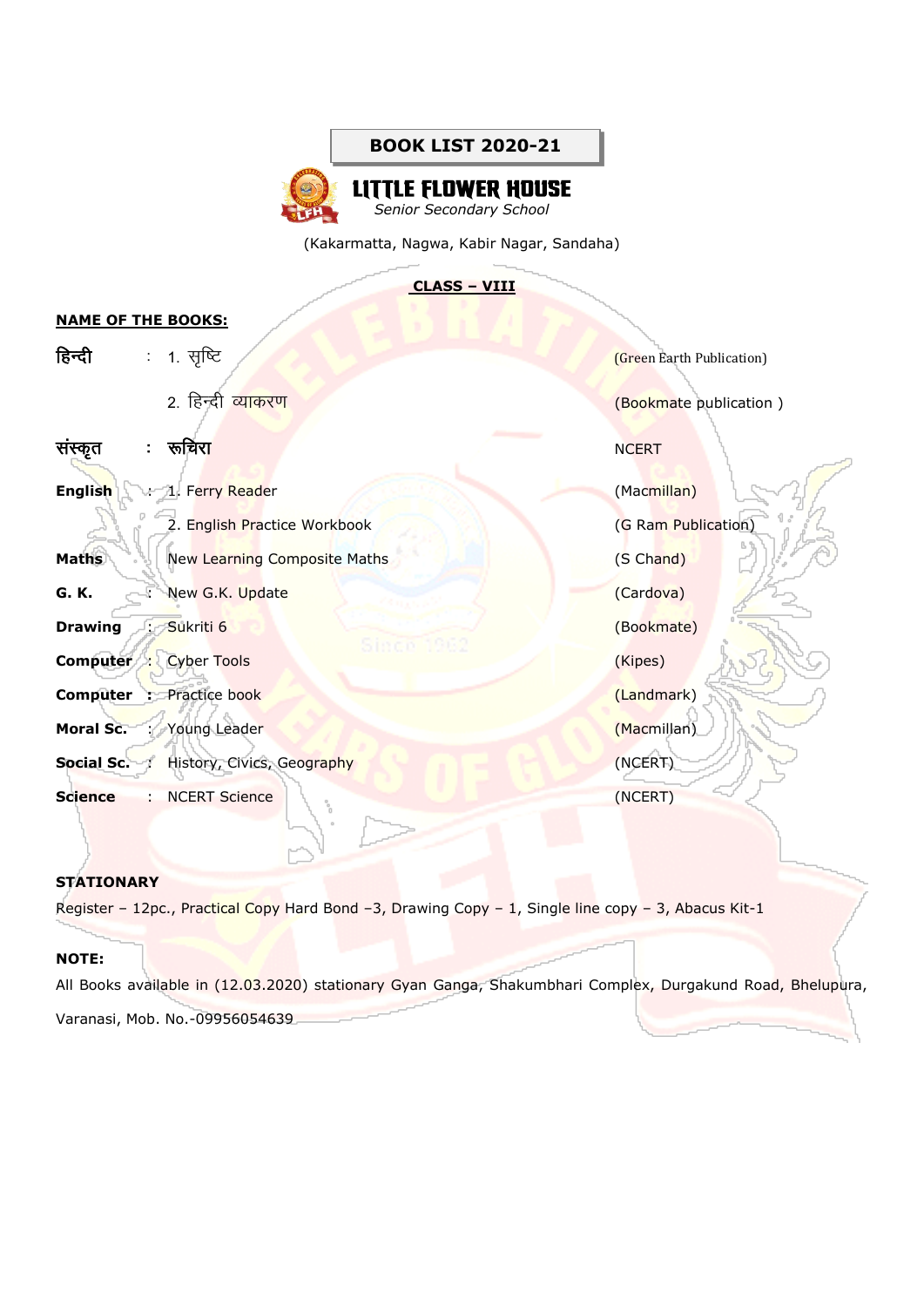

# **LITTLE FLOWER HOUSE**<br>*Senior Secondary School*

(Kakarmatta, Nagwa, Kabir Nagar, Sandaha)

**CLASS – IX**

#### **NAME OF THE BOOKS:**

| हिन्दी                         | : 1. क्षितिज                                    | <b>NCERT</b>      |
|--------------------------------|-------------------------------------------------|-------------------|
|                                | 2. कृतिक <mark>ा</mark>                         | <b>NCERT</b>      |
|                                | 3. नव युग हिन्दी व्याकरण                        | लक्ष्मी पब्लिकेशन |
|                                | <b>English Language and Literature:</b>         |                   |
|                                | 1. Moment                                       | <b>NCERT</b>      |
|                                | 2. Beehive                                      | <b>NCERT</b>      |
|                                | 3. Comprehensive English Grammar                | Laxmi Publication |
| <b>Maths</b>                   | 1. Text Book (Class - IX)                       | <b>NCERT</b>      |
|                                | Since 1262<br>2. Side Book                      | R. S. Agrawal     |
|                                | 3. Lab Manual & Laboratory Notebook Mathematics | Prachi            |
| Computer :                     |                                                 |                   |
| <b>S. Sc.</b><br>$\sim$ $\sim$ | 1. History                                      | <b>NCERT</b>      |
|                                | 2. Geography                                    | <b>NCERT</b>      |
|                                | 3. Political Science                            | <b>NCERT</b>      |
|                                | 4. Economics                                    | <b>NCERT</b>      |
| <b>Science</b>                 | 1. Text Book (Class-IX)                         | <b>NCERT</b>      |
|                                | 2. Laboratory Skills Science                    |                   |
|                                |                                                 |                   |
| <b>NOTE:</b>                   |                                                 |                   |

Register – 20, School Cover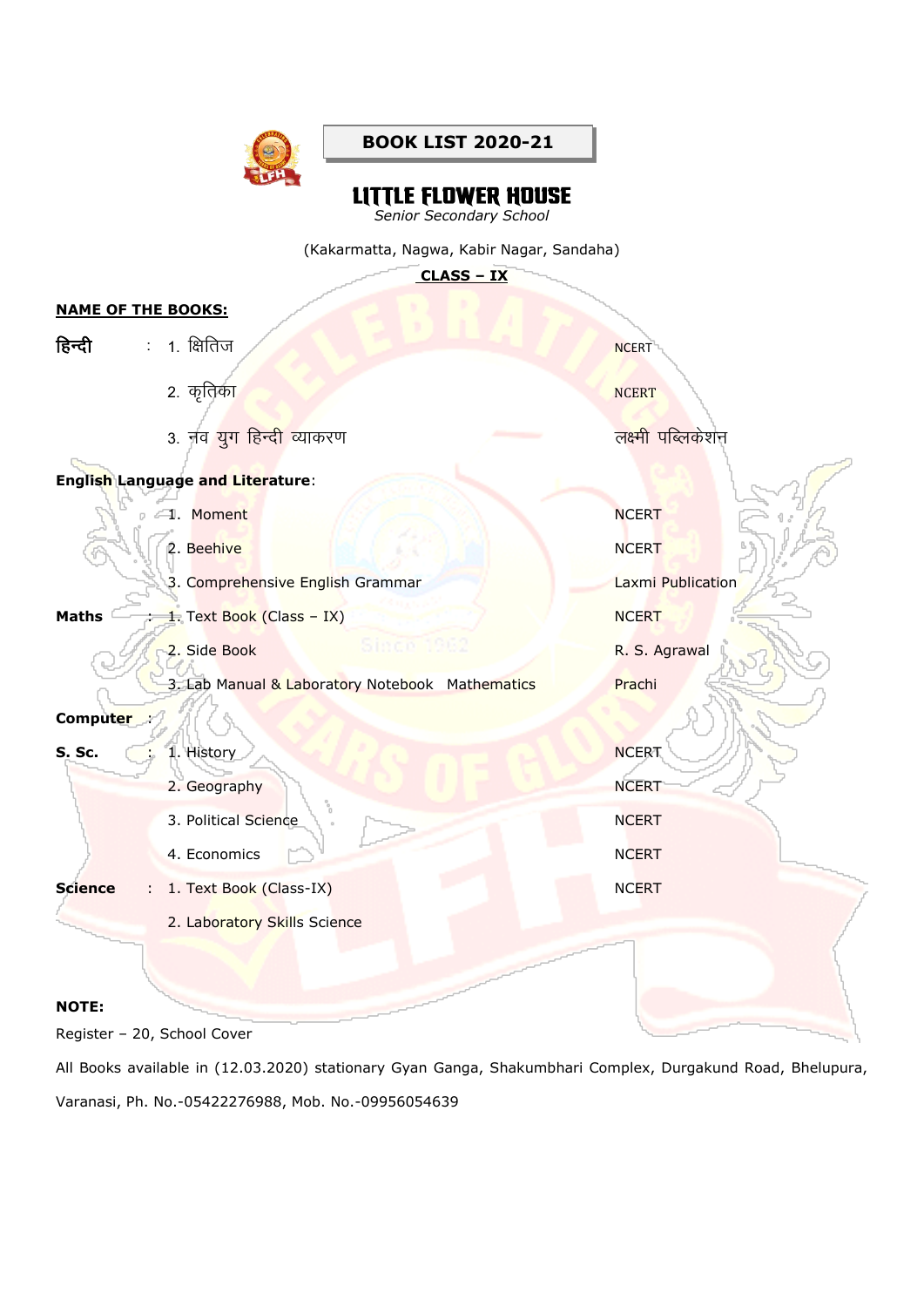## **LITTLE FLOWER HOUSE**

*Senior Secondary School*

akarmatta, Nagwa, Kabir Nagar, Sandaha)

**CLASS – X**

#### **NAME OF THE BOOKS:**

| हिन्दी         | : 1. क्षितिज                                    | <b>NCERT</b>      |
|----------------|-------------------------------------------------|-------------------|
|                | 2. कृतिक <mark>ा</mark>                         | <b>NCERT</b>      |
|                | 3. नव युग हिन्दी व्याकरण                        | लक्ष्मी पब्लिकेशन |
|                | <b>English Language and Literature:</b>         |                   |
|                | 1. Moment                                       | <b>NCERT</b>      |
|                | 2. Beehive                                      | <b>NCERT</b>      |
|                | 3. Comprehensive English Grammar                | Laxmi Publication |
| <b>Maths</b>   | 1. Text Book (Class - X)<br>8inde 1262          | <b>NCERT</b>      |
|                | 2. Side Book                                    | R. S. Agrawal     |
|                | 3. Lab Manual & Laboratory Notebook Mathematics | Prachi            |
| Computer :     |                                                 |                   |
| S. Sc.         | 1. History                                      | <b>NCERT</b>      |
|                | 2. Geography                                    | <b>NCERT</b>      |
|                | 3. Political Science                            | <b>NCERT</b>      |
|                | 4. Economics                                    | <b>NCERT</b>      |
| <b>Science</b> | 1. Text Book (Class-X)<br>÷                     | <b>NCERT</b>      |
|                | 2. Laboratory Skills Science                    |                   |
|                |                                                 |                   |
|                |                                                 |                   |

#### **NOTE:**

Register – 20, School Cover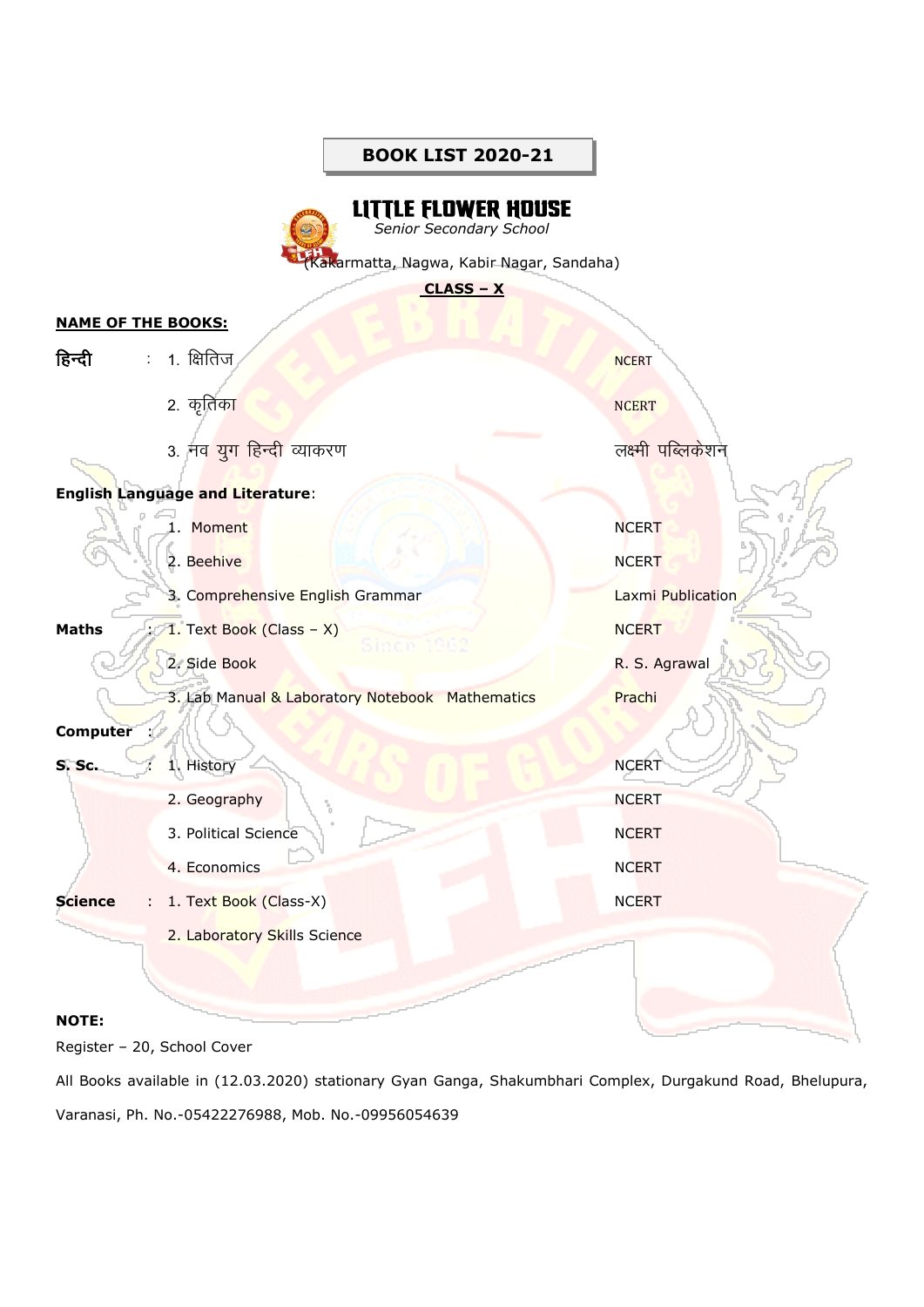

(Kakarmatta, Nagwa, Kabir Nagar, Sandaha)

#### **CLASS – XI**

## **NAME OF THE BOOKS:**

| हिन्दी                                | $\mathcal{L}_{\mathrm{max}}$ | 1. आरोह                                                                                    | <b>NCERT</b>        |  |  |
|---------------------------------------|------------------------------|--------------------------------------------------------------------------------------------|---------------------|--|--|
|                                       |                              | $2.\overline{a}$ तान                                                                       | <b>NCERT</b>        |  |  |
|                                       |                              | 3. अभिव्यक्तिऔरमाध्यम व्याकरण                                                              | <b>NCERT</b>        |  |  |
| <b>English</b>                        | $\mathbb{R}^{\mathbb{Z}}$    | 1. Hornbill                                                                                | <b>NCERT</b>        |  |  |
|                                       |                              | 2. Snapshot                                                                                | <b>NCERT</b>        |  |  |
| <b>Maths</b>                          |                              | 1. NCERT                                                                                   |                     |  |  |
|                                       |                              | 2. Side Book                                                                               | R. S. Agrawal       |  |  |
| Computer : $C++$                      |                              |                                                                                            | Dhanpat Rai & Co.   |  |  |
| <b>Physics</b>                        |                              | 1. Physics Part I & II                                                                     | <b>NCERT</b>        |  |  |
|                                       |                              | 2. Lab ManualPhysics                                                                       | <b>APC</b>          |  |  |
|                                       |                              | <b>Chemistry : 1. Chemistry Part I &amp; II</b>                                            | <b>NCERT</b>        |  |  |
|                                       |                              | 2. Chemistry Lab Manual                                                                    | <b>APC</b>          |  |  |
| <b>Physical Ed.</b>                   |                              | A book of Physical Education                                                               | <b>APC</b>          |  |  |
| <b>Biology</b>                        |                              | 1.Biology                                                                                  | <b>NCERT</b>        |  |  |
|                                       |                              | 2. Lab Manual Biology                                                                      | Comprehensive       |  |  |
|                                       |                              | <b>Economics :</b> 1. Text book for Indian Economics Development & Statistics              | <b>NCERT</b>        |  |  |
|                                       |                              | 2. Reference Book: Indian Economic Development & Statistics By                             | V. K. Ohri(VK Pub.) |  |  |
| <b>Accountancy: NCERT</b>             |                              |                                                                                            |                     |  |  |
|                                       |                              | <b>Accountancy D.K Goyal</b>                                                               | <b>APC</b>          |  |  |
| <b>Business Studies: NCERT</b>        |                              |                                                                                            |                     |  |  |
|                                       |                              | B. Studies - Poonam Gandhi                                                                 | V. K. Publication   |  |  |
| <b>Music Vocal</b>                    |                              | : स्वरनिधि (आर्यबुक) डिपो) by Mrs. IndrabirKaur, Mrs. Neel Kamal Bhogal, Mrs. SandeepaKaur |                     |  |  |
| <b>Music Tabla</b>                    |                              | : 1. TaalPrasunn by Pt. Chhotelal Mishra                                                   |                     |  |  |
|                                       |                              | 2. TaalParichaya Part I & Part - II by ShriGrish Chandra Srivastava                        |                     |  |  |
| Geography                             |                              | : NCERT                                                                                    |                     |  |  |
| <b>Psychology</b>                     |                              | : NCERT                                                                                    |                     |  |  |
| <b>NOTE:</b>                          |                              |                                                                                            |                     |  |  |
| All Books available in (              |                              | 2019) stationary Gyan Ganga, Shakumbhari Complex, Durgakund Road, Bhelupura, Varanasi, Ph. |                     |  |  |
| No.-05422276988, Mob. No.-09956054639 |                              |                                                                                            |                     |  |  |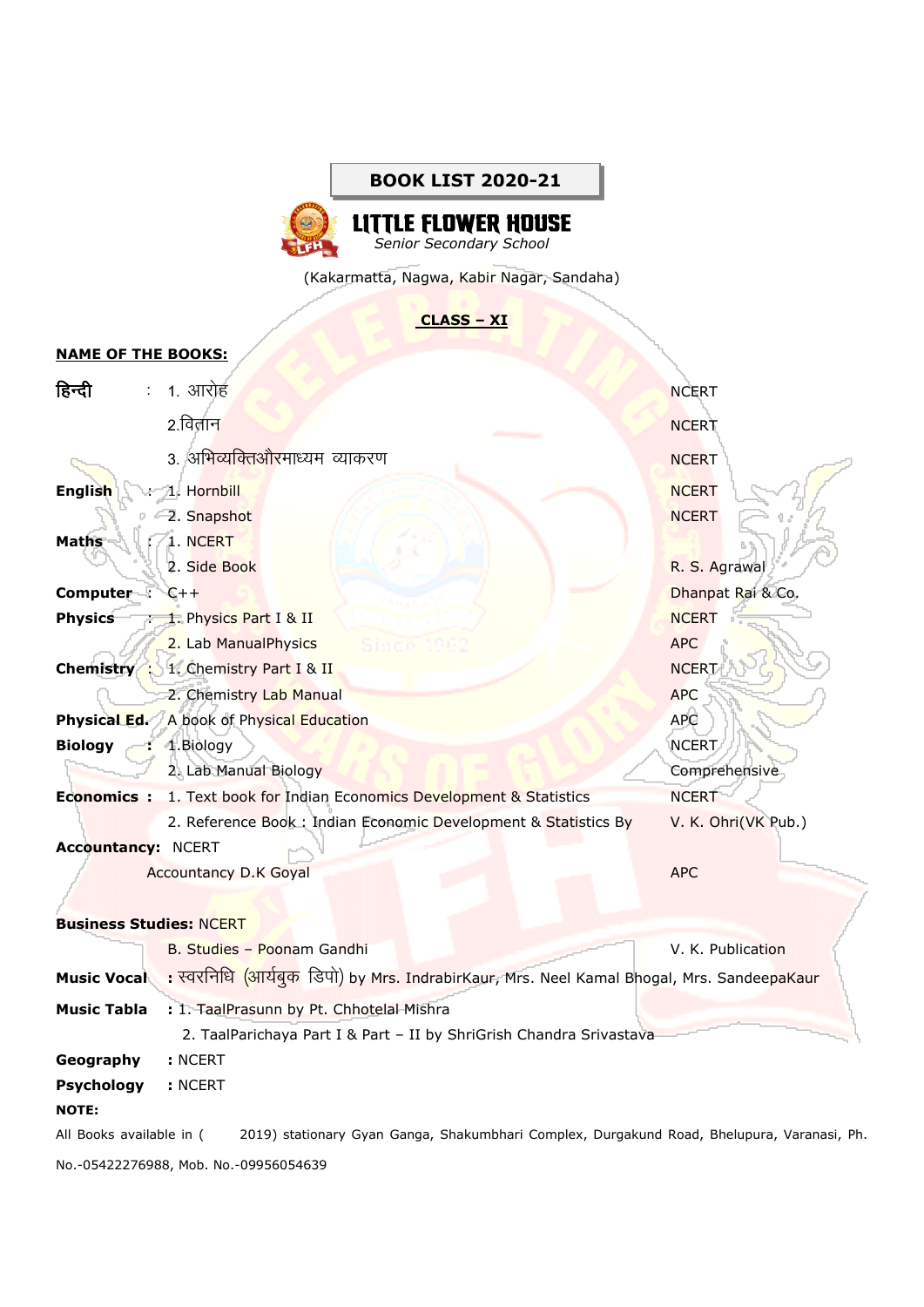

(Kakarmatta, Nagwa, Kabir Nagar, Sandaha)

## **CLASS – XII**

#### **NAME OF THE BOOKS:**

| हिन्दी                         | ÷ | 1. आरोह                                                                                    | <b>NCERT</b>             |  |  |  |
|--------------------------------|---|--------------------------------------------------------------------------------------------|--------------------------|--|--|--|
|                                |   | $2.\overline{d}$ तान                                                                       | <b>NCERT</b>             |  |  |  |
|                                |   | 3. अभिव्यक्तिऔरमाध्यम व्याकरण                                                              | <b>NCERT</b>             |  |  |  |
| <b>English</b>                 |   | : 1. Flamingo                                                                              | <b>NCERT</b>             |  |  |  |
|                                |   | 2. vistas                                                                                  | <b>NCERT</b>             |  |  |  |
| <b>Maths</b>                   | ÷ | 1. NCERT                                                                                   |                          |  |  |  |
|                                |   | 2. Side Book                                                                               | R. S. Agrawal            |  |  |  |
| Computer : $C++$               |   |                                                                                            | Dhanpat Rai & Co.        |  |  |  |
| <b>Physics</b>                 |   | 1. Physics Part I & II                                                                     | <b>NCERT</b>             |  |  |  |
|                                |   | 2. Lab ManualPhysics                                                                       | <b>APC</b>               |  |  |  |
|                                |   | <b>Chemistry</b> : 1. Chemistry Part I & II                                                | <b>NCERT</b>             |  |  |  |
|                                |   |                                                                                            |                          |  |  |  |
|                                |   | 2. Chemistry Lab Manual                                                                    | <b>APC</b><br><b>APC</b> |  |  |  |
| <b>Physical Ed.</b>            |   | A book of Physical Education                                                               |                          |  |  |  |
| <b>Biology</b>                 |   | 1.Biology                                                                                  | <b>NCERT</b>             |  |  |  |
|                                |   | 2. Lab Manual Biology                                                                      | Comprehensive            |  |  |  |
|                                |   | <b>Economics :</b> 1. Text book for Indian Economics Development & Statistics              | <b>NCERT</b>             |  |  |  |
|                                |   | 2. Reference Book: Indian Economic Development & Statistics By                             | V. K. Ohri(VK Pub.)      |  |  |  |
| <b>Accountancy: NCERT</b>      |   |                                                                                            |                          |  |  |  |
|                                |   | <b>Accountancy D.K Goyal</b>                                                               | <b>APC</b>               |  |  |  |
| <b>Business Studies: NCERT</b> |   |                                                                                            |                          |  |  |  |
|                                |   | B. Studies - Poonam Gandhi                                                                 | V. K. Publication        |  |  |  |
| <b>Music Vocal</b>             |   | : स्वरनिधि (आर्यबुक डिपो) by Mrs. IndrabirKaur, Mrs. Neel Kamal Bhogal, Mrs. SandeepaKaur  |                          |  |  |  |
| <b>Music Tabla</b>             |   | : 1. TaalPrasunn by Pt. Chhotelal Mishra                                                   |                          |  |  |  |
|                                |   | 2. TaalParichaya Part I & Part - II by ShriGrish Chandra Srivastava                        |                          |  |  |  |
| Geography                      |   | : NCERT                                                                                    |                          |  |  |  |
| <b>Psychology</b>              |   | : NCERT                                                                                    |                          |  |  |  |
| <b>NOTE:</b>                   |   |                                                                                            |                          |  |  |  |
| All Books available in (       |   | 2019) stationary Gyan Ganga, Shakumbhari Complex, Durgakund Road, Bhelupura, Varanasi, Ph. |                          |  |  |  |
|                                |   | No.-05422276988, Mob. No.-09956054639                                                      |                          |  |  |  |